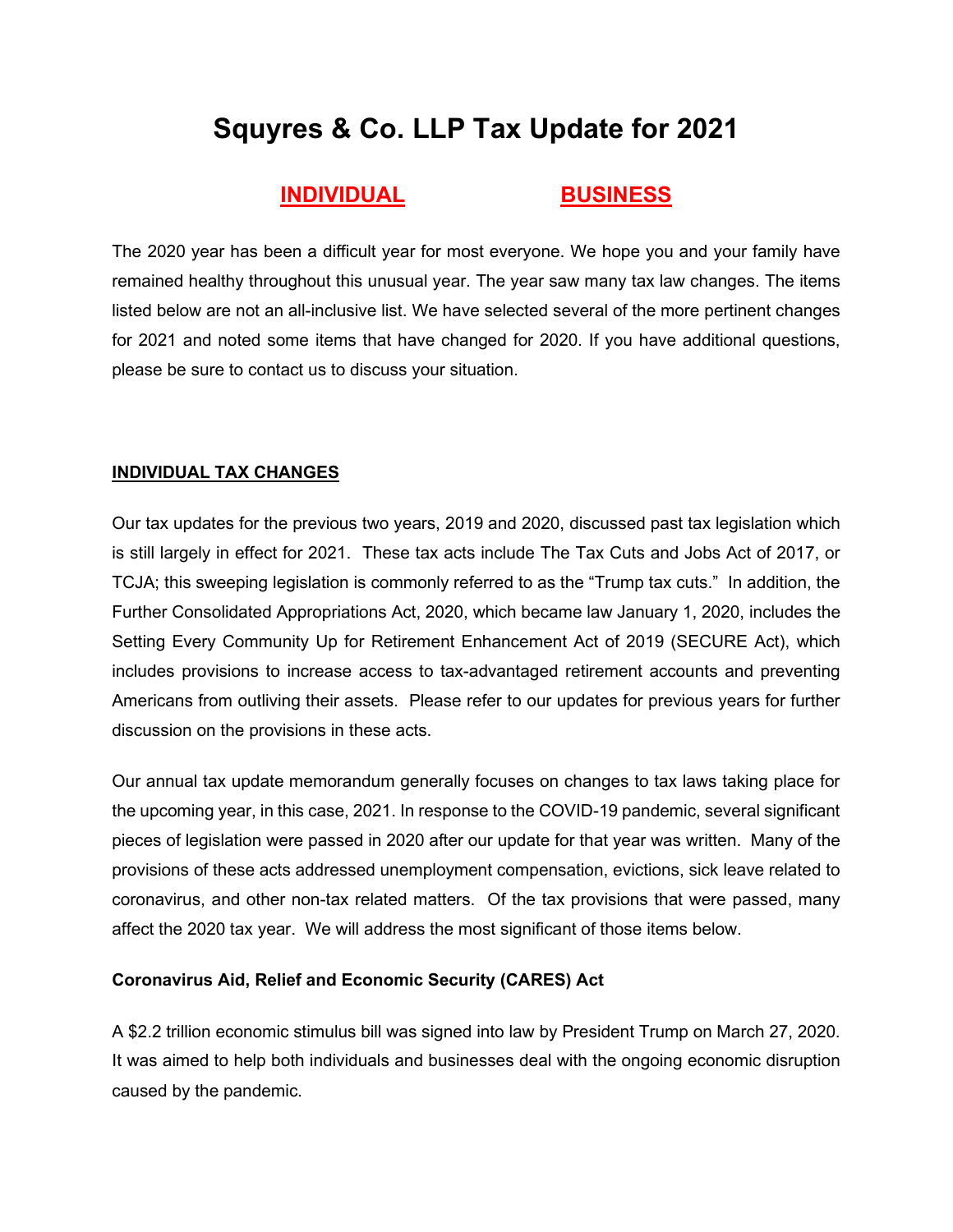Key tax considerations under the CARES act that relate to individuals include the following:

#### Economic impact payment (EIP)

Eligible individuals received a payment of \$1,200 (\$2,400 for joint filers) plus \$500 for each qualifying child, with payments phased out based on adjusted gross income. The payments are treated as advance refunds of a 2020 tax credit. If a taxpayer was ineligible for a refund based on 2018 or 2019 income, but they are eligible based on 2020 income, they can claim the rebate as a credit on their 2020 tax return.

#### Charitable deductions

For tax year 2020, Individuals who do not itemize their deductions can take an above-the-line charitable deduction of up to \$300. Such contributions must be made in cash and made to qualified organizations.

# Retirement accounts

A taxpayer could take up to \$100,000 in coronavirus-related distributions from retirement plans through the end of 2020 without being subject to the 10% additional tax for early distributions. A taxpayer who took a coronavirus-related distribution can either report the distribution as ordinary income ratably over a three-year period beginning in 2020 or can recontribute funds to a retirement plan within three years to avoid tax on the withdrawal altogether. Additionally, required minimum distributions (RMDs) were temporarily suspended for 2020.

#### Excess business losses

Temporary suspension of excess business loss rules. The TCJA limited individuals from using more than \$250,000 (\$500,000 for married filing jointly taxpayers) of business losses to offset nonbusiness income. This is repealed for years beginning before January 1, 2021.

#### **Consolidated Appropriations Act, 2021**

This \$900 billion COVID-19 relief bill was signed by President Trump on December 27, 2020. For qualifying individuals, it provides for economic impact payments of \$600, as well as \$600 for each qualifying child dependent. These payments are again phased out based on adjusted gross income.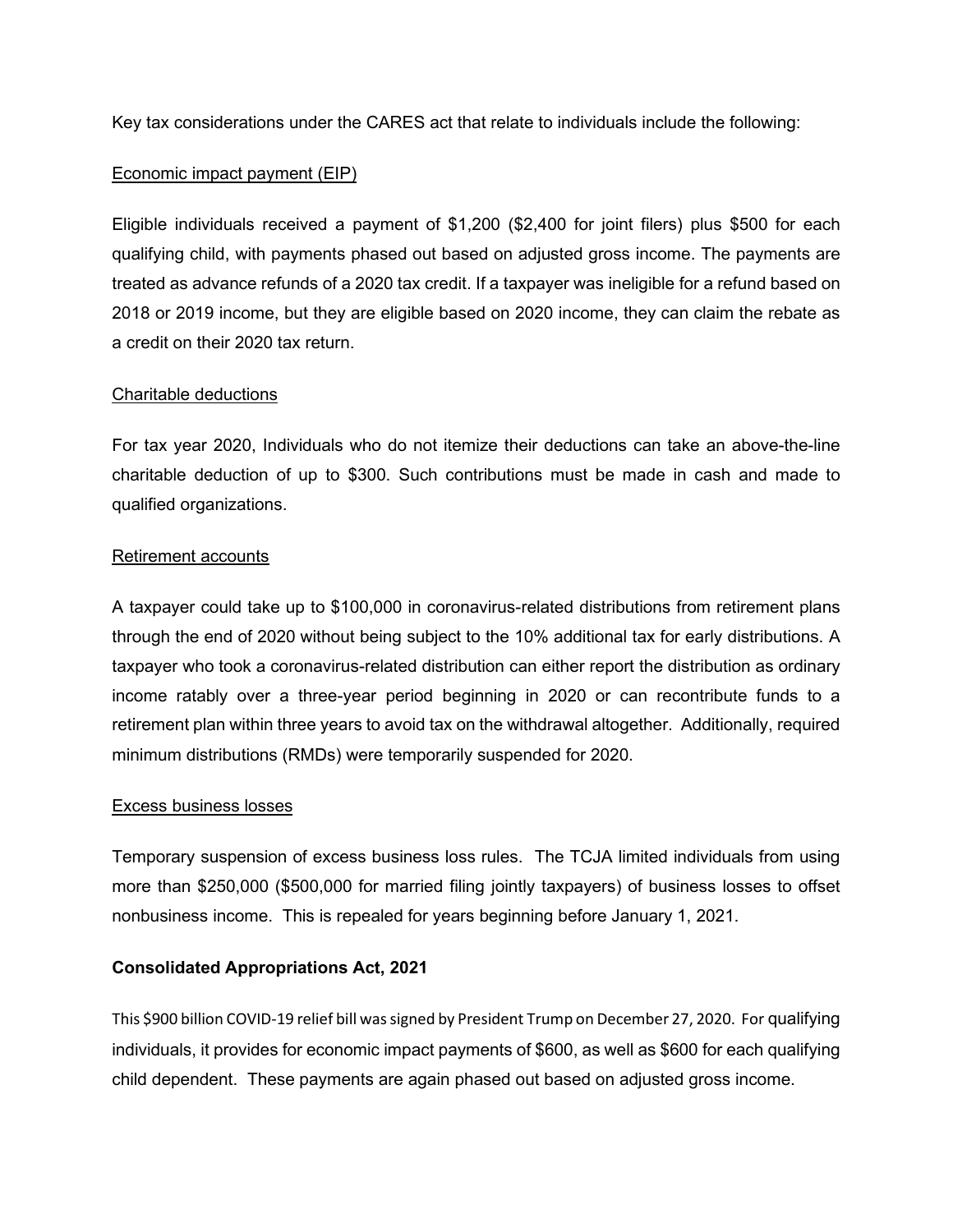The \$300 *charitable deduction* for nonitemizers is extended to 2021, and the maximum deduction is increased to \$600 for married couples filing jointly.

# **Other Individual Tax Changes**

#### *Annual inflation adjustments for 2021:*

The *standard deduction* will increase to \$25,100 for married individuals filing jointly or surviving spouses, \$18,800 for heads of households, and \$12,550 for unmarried individuals and married individuals filing separately. An additional standard deduction for taxpayers who are blind or age 65 or older is \$1,350 for married taxpayers, and \$1,700 for unmarried.

The exemption amounts for the *alternative minimum tax* will be \$114,600 for married individuals filing joint returns and surviving spouses, \$73,600 for unmarried individuals, \$57,300 for married individuals filing separately, and \$25,700 for estates and trusts. All amounts are subject to phase outs at higher income levels.

The *qualified business income threshold* under Section 199A will increase to \$329,800 for married individuals filing jointly; \$164,925 for married individuals filing separate returns, and \$164,900 for single individuals and heads of households.

The *foreign earned income exclusion* amount will increase to \$108,700.

The exclusion amount for *estate tax* will be \$11,700,000 for decedents dying in 2021; the annual *gift tax exclusion* amount remains at \$15,000 per donee.

The *standard mileage rate* for the use of a vehicle for medical purposes will be 16 cents, 14 cents for charitable purposes, and 56 cents for business in 2021.

# *Extenders:*

The Consolidated Appropriations Act, 2021 provided for the extension of several expiring tax provisions. Contrary to usual year end extender practice, a few of the provisions were made permanent. The now permanent provisions include:

Threshold for *qualifying medical expenses* set at 7.5% of adjusted gross income; the threshold was previously set to increase to 10% of AGI.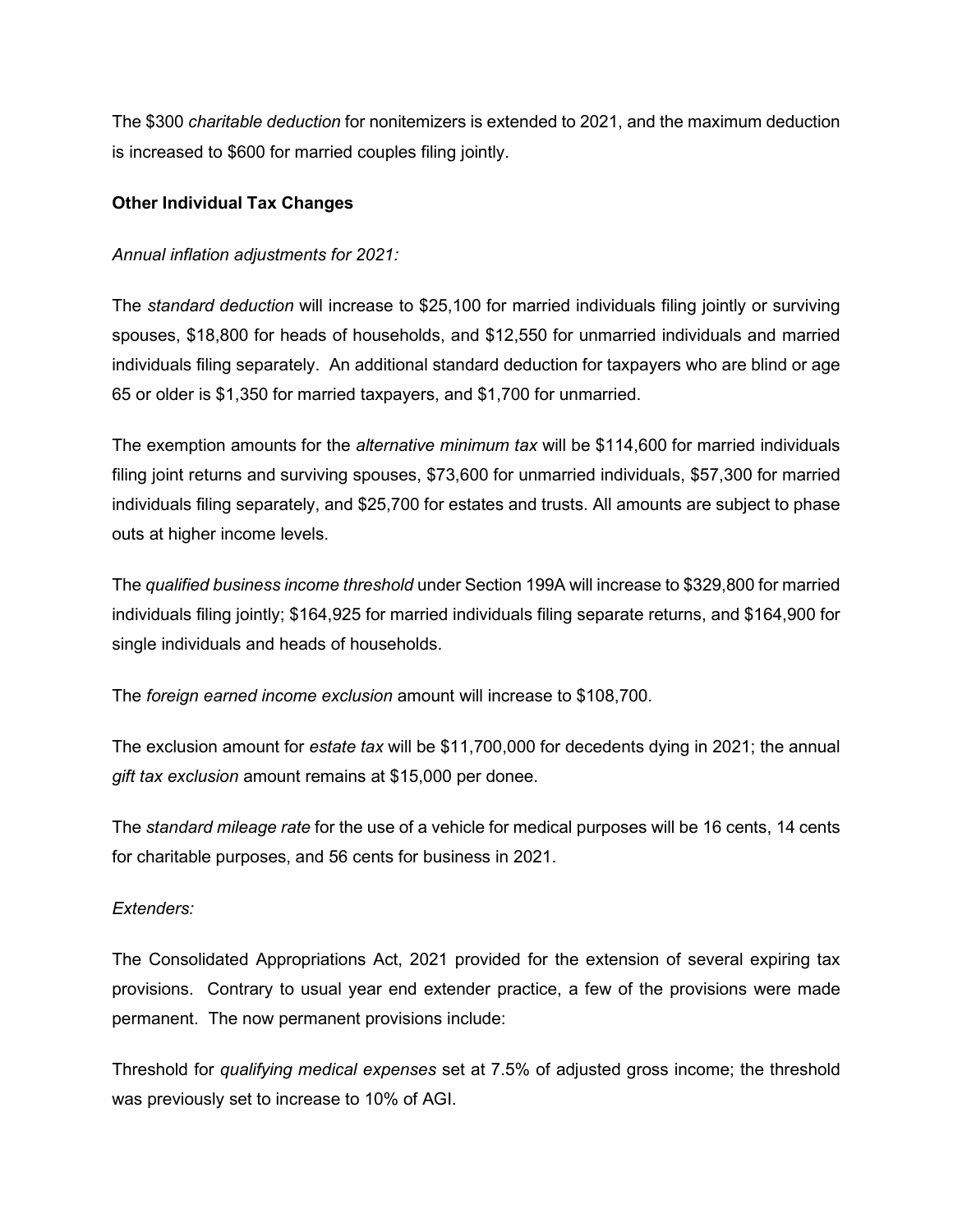<span id="page-3-0"></span>Exclusion from income of some benefits provided to *qualified firefighters and emergency medical responders.* 

An increase in income limitations for phaseout of the lifetime learning credit and the elimination of the deduction for *qualified tuition* and related expenses.

The following provisions were extended but not permanently:

The exclusion from gross income for the discharge of *qualified principal residence indebtedness*; the amount of forgiven debt that can be excluded is up to \$750,000 for joint returns and \$375,000 for married filing separate. This provision is extended through 2025.

There is a one-year extension for taxpayers who itemize their deductions and make significant *charitable deductions*. The allowance of charitable deductions remains at 100% of adjusted gross income.

A two-year extension was given for the *residential energy-efficient property credit* and the *energy investment tax credit* for solar and residential energy-efficient property. A one-year extension was given for certain *other credits*, including credits for qualified nonbusiness energy property, qualified fuel cell motor vehicles, plug-in electric motorcycles and two-wheeled vehicles, and energy-efficient homes credit.

The treatment of *qualified mortgage insurance premiums* as qualified residence interest was also extended for one year.

#### **State tax obligations related to teleworking arrangements for employees**

As the COVID-19 outbreak continues, many employers are encouraging or requiring their employees to work from home (i.e., telework). Such *remote working arrangements* could potentially have tax implications that should be considered. If your remote office is based in a different state than the employer's office where you previously worked, please let us know.

#### **BUSINESS TAX CHANGES**

**Coronavirus Aid, Relief and Economic Security (CARES) Act**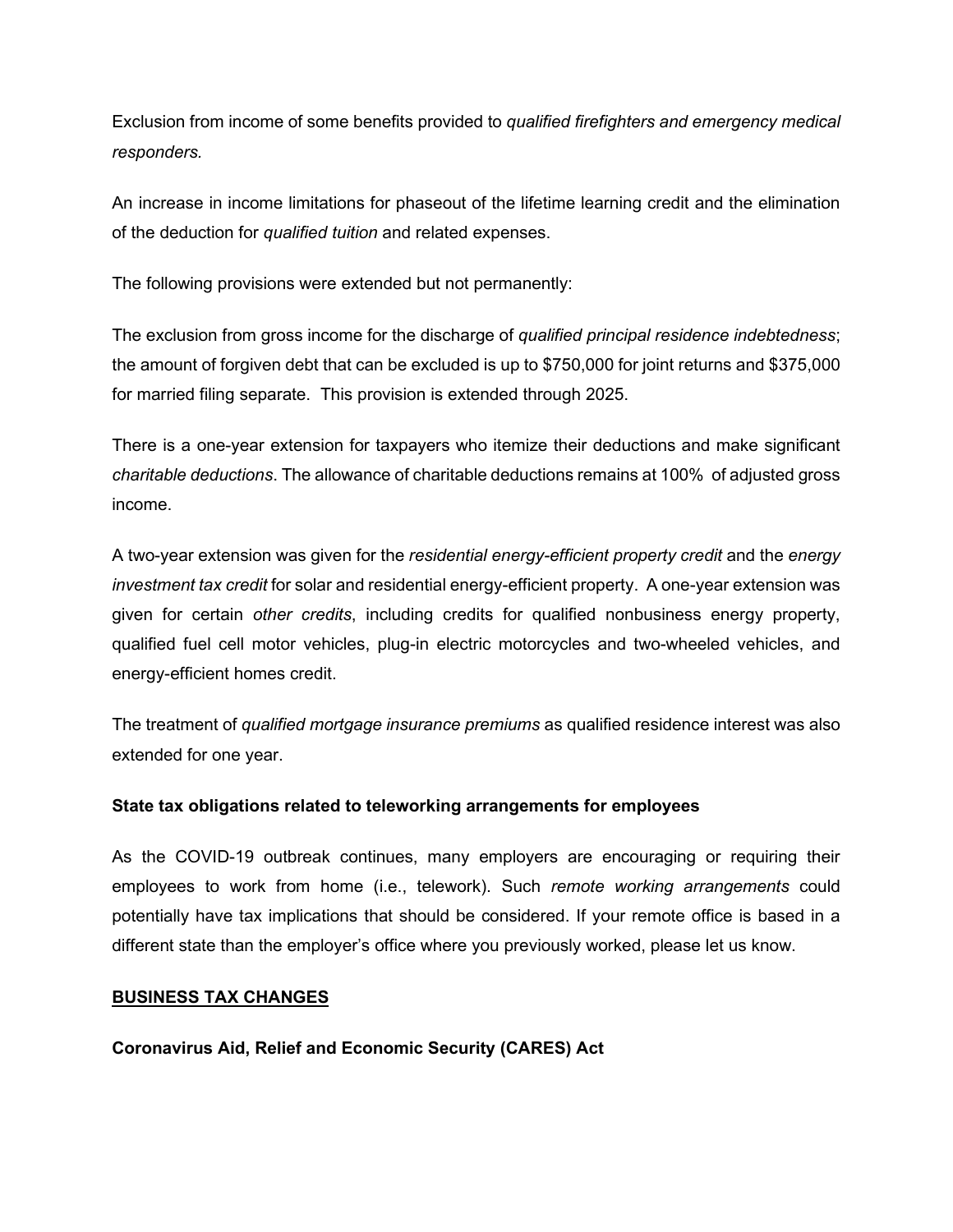*Net operating losses* from the 2018, 2019, and 2020 tax years can now be carried back to offset taxable income in the five preceding years unless an election has been made to forgo the carryback. Additionally, the 80% of taxable income NOL limitation for the 2018, 2019, and 2020 tax years is eliminated.

The limitation on *business interest* has been modified to allow more business interest to be deducted. The adjusted taxable income limit of 30% for the limitation is raised to 50% for 2019 & 2020.

*Qualified improvement property* is now eligible for 100% bonus depreciation, retroactive to property acquired and placed in service after 2017.

A refundable payroll tax credit known as the *"Employee Retention Credit*" is available to certain eligible employers equal to 50% of qualified wages and qualified health plan expenses paid from March 13, 2020 to December 31, 2020. An eligible employer is one whose operations were fully or partially suspended due to a COVID-19 related shutdown order, or gross receipts declined by more than 50% when compared to the same quarter in a prior year.

The TCJA repealed *corporate alternative minimum tax* and provided an opportunity for corporations to claim unused AMT credits as refundable credits over four years: 2018, 2019, 2020, and 2021. The CARES Act provides that the credits can be fully claimed in tax years beginning in 2018 and 2019. The maximum amount was \$5,000 per employee. The credit is increased to 70% for qualified wages for January 1, 2021 to June 30, 2021. The maximum credit has increased to \$14,000 per qualified employee.

#### **Consolidated Appropriations Act, 2021**

The bill specifies that business expenses paid with forgiven *PPP loan*s are tax-deductible. This supersedes IRS guidance that such expenses would not be deductible.

*Farmers* who elected a two-year NOL carryback prior to the CARES Act may retain the two-year carryback rather than claim the five-year carryback provided for in the CARES Act. Farmers who previously waived an election to carry back an NOL may now revoke the waiver.

The Families First Coronavirus Response Act previously required certain employers to provide employees with *paid sick leave or expanded family and medical leave* for specified reasons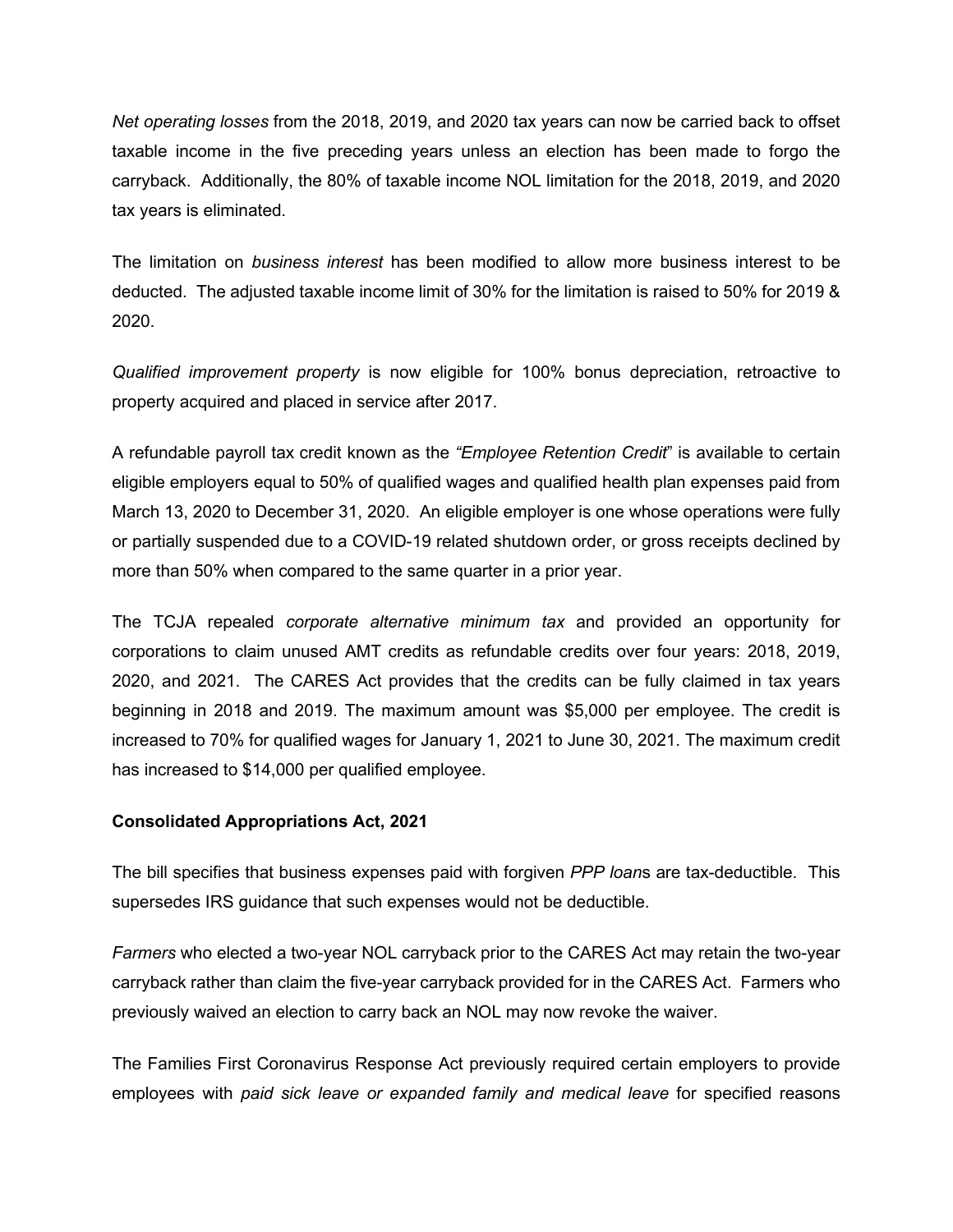related to COVID-19. The provisions applied through December 31, 2020. This act extends the paid leave, and applicable credits, through March 31, 2021.

*Business meal expense* is 100% deductible when purchased from a restaurant for expenses incurred between December 31, 2020 and December 31, 2022. Previously, business meals were 50% deductible. Entertainment expenses continue to be non-deductible.

#### *Annual inflation adjustments:*

The section 179 depreciation limitation will be \$1,050,000 with a phaseout threshold for property placed in service of \$2,620,000.

The standard mileage rate for the business use of a vehicle is 56 cents for 2021.

# *Extenders:*

The section 179D deduction for energy-efficient commercial buildings was made permanent.

A five-year extension was made for certain credits, including Section 45D new markets credit, Section 45S employer credit for paid family and medical leave, and Section 51 work opportunity credit.

A one-year credit was granted for the Section 35 health coverage tax credit through 2022.

#### **Payroll Protection Program (PPP) Loans**

The CARES Act provided for Small Business Administration loans, the objective of which is to help business keep their workforce employed during the COVID-19 crisis. These loans are eligible for forgiveness if the proceeds are used to pay for certain expenses, including payroll costs, interest on mortgage obligations, rent, and utilities during a specified covered period. Additionally, the Consolidated Appropriations Act, 2021 provided for a second round of PPP loans. The second round can be made to businesses that did not receive a loan in the first round, or in some cases a second draw to businesses who previously received a loan. If the loan is forgiven, the receipt of the loan is not taxable income, and expenses paid are deductible. If the loan is not forgiven, it must be repaid.